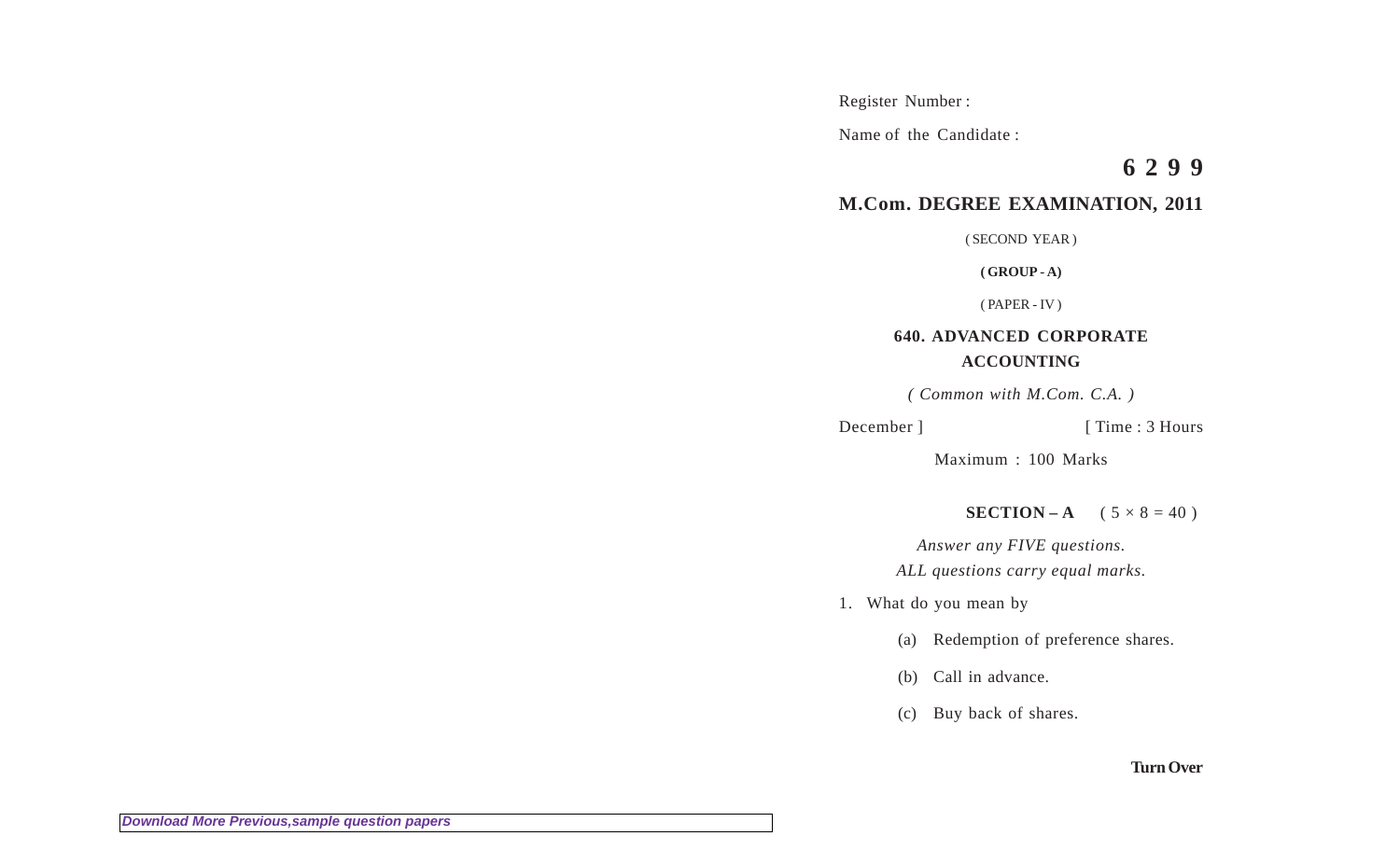$|l|$ 

*Adjustments:*

.000.88  $\overline{5}$  as *stock* was  $\overline{7}$  88,000.

 $.604$  TI 101 noisivoid a bland (d)

(c) Depreciate: Machinery 15%,  $\cdot\%$   $\zeta$  and  $\zeta$ 

(d) Outstanding Rent 800 and Salaries  $.006 \; \text{\AA}$ 

end a provision for bad debts  $.005 \overline{5}$  of gaintuoms

(f) Provide managerial remuneration at 10% of Net profit before tax.

Prepare final accounts for the year ended 31.8.2008.

 $\zeta$ 

- 2. What is allotment shares? Explain the statutory restrictions imposed on allotment of shares.
- 3. What is purchase consideration? Write the procedure to compute it under Direct Ascertainment Method?
- 4. Give journal entries for the following:

(a) The Board of Directors forefeit 2000 eduity shares ( issued at par ) an account of non-payment of final call of  $\overline{z}$  ber share. Later these shares bisq villa as bauseion are doen  $\sqrt{2}$  be  $\sqrt{10}$ up at a premium of Rs.1 per share.

 $\chi$ inpa  $000,000$  atolla  $\chi$ mang equity of bind values of  $\overline{z}$  be denoted by paid to the Liquidator of V Co. in full suotisfactions of purchase considerations of Rs.6,60,000 for the business purchased from V.Company.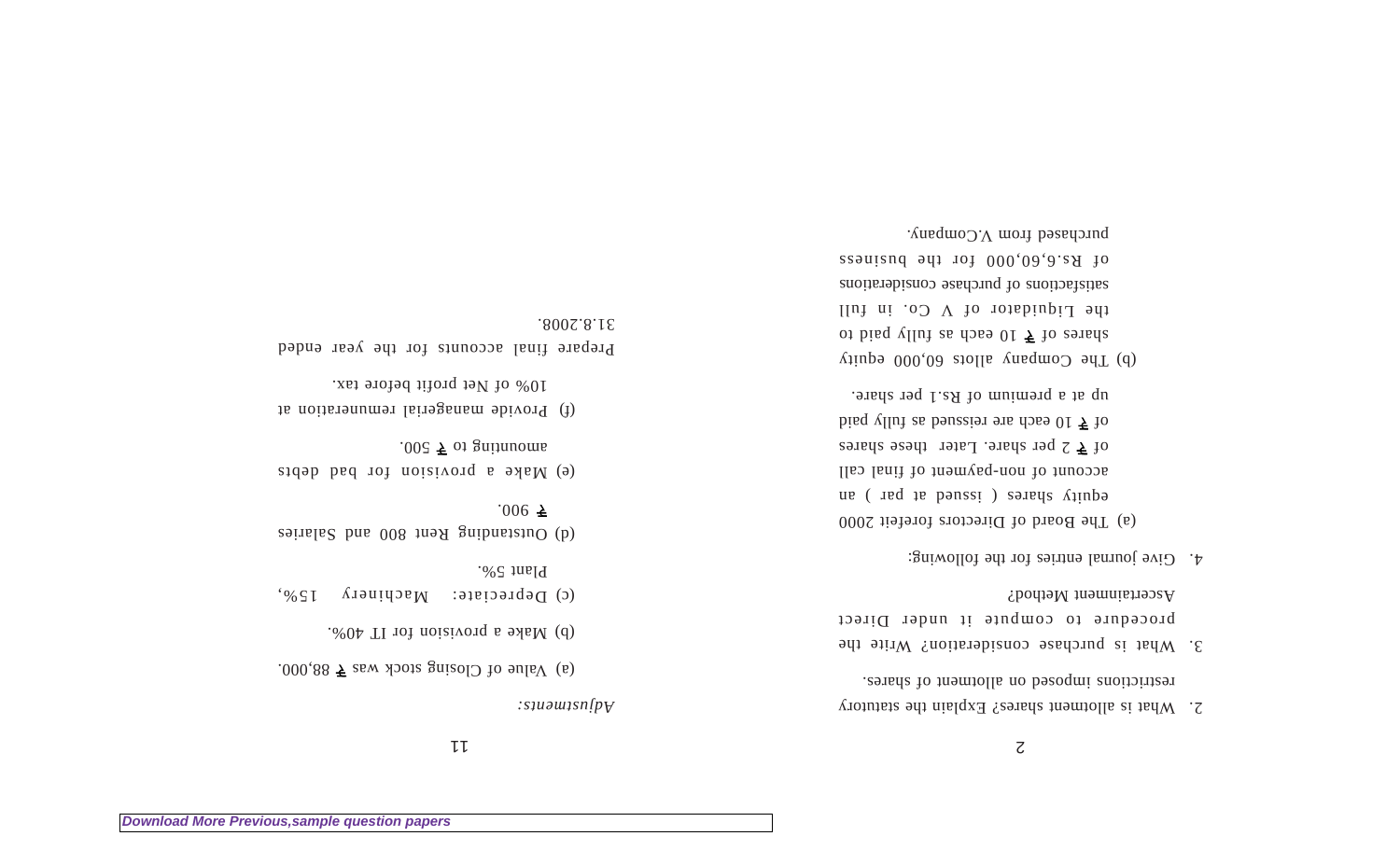(includes  $\overline{\tau}$  35,000 surveyor's fee and 45,000 legal expenses for settlement claims)

12. Trial balance of X Ltd as at 31.03,2008 is given below.

| Particulars             | Debit          | Particulars            | Credit         |
|-------------------------|----------------|------------------------|----------------|
|                         | <b>Balance</b> |                        | <b>Balance</b> |
| <b>Opening Stock</b>    | 67,000         | Purchase returns       | 10,000         |
| Purchases               | 2,45,000       | <b>Sales</b>           | 3,40,000       |
| Wages                   | 30,000         | Discount               | 3,000          |
| Carriage                |                |                        |                |
| inwards                 | 950            | P & L appn             | 15,000         |
| Furniture               | 17,000         | Share Capital          | 1,00,000       |
| <b>Salaries</b>         | 7,500          | Creditors              | 16,500         |
| Rent                    | 4,000          | <b>General Reserve</b> | 15,500         |
| Sundry expenses         | 7,050          |                        |                |
| Dividend                |                |                        |                |
| $(2008 - 2009)$         | 9,000          |                        |                |
| Debtors                 | 27,500         |                        |                |
| Machinery               | 29,000         |                        |                |
| <b>Bank</b>             | 46,200         |                        |                |
| Patents                 | 4,800          |                        |                |
| <b>Bills</b> receivable | 5,000          |                        |                |
|                         | 5,00,000       |                        | 5,00,000       |

5. From the following P & L account of KL Ltd. find out the commission payable to the manager. The manager is eligible to get a salary of  $\overline{\tau}$  4,000 pm in addition to 1%. Commission on the net profits of the company after such salary and commission.

|                             | ₹        |                                | ₹        |
|-----------------------------|----------|--------------------------------|----------|
| To Salary                   | 2,00,000 | By GP                          | 3,00,000 |
| To Depn. on<br>fixed assets | 2,50,000 | By Subsidy<br>from Govt        | 1,50,000 |
| To General                  | 32,000   | By profit on<br>sale of assets |          |
| Expenses<br>To manger's     |          | (Cost price)                   | 2,50,000 |
| salary                      | 48,000   | 3,00,000                       |          |
| To Commission               |          | Written down                   |          |
| to manager on $a/c$         | 600      | value                          |          |
| To provision for            |          |                                |          |
| Income tax                  | 1,69,400 | $\pm 2,00,000$                 |          |
|                             | 7,00,000 |                                | 7,00,000 |

P &L account

Depreciation allowable for income tax purpose amount top  $\bar{\tau}$  2,00,000. Calculate the total amount of Commission payable to the manager.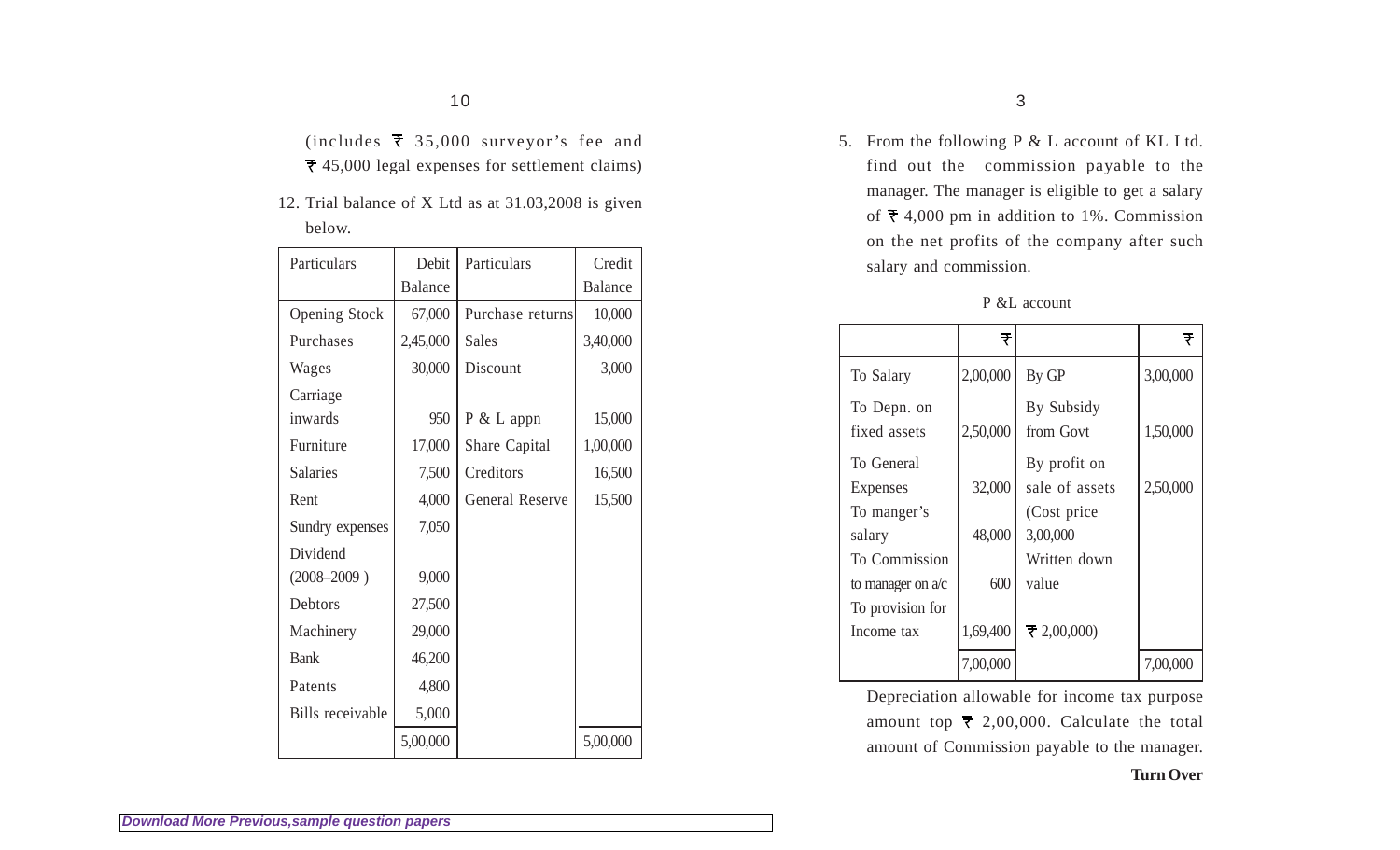| as under. From the following prepare consolidate Balance Sheet. | 1990. The Balance Sheember, 1990 were as on 31 <sup>st</sup> . December and the tot the compare Sheem of the Balance Sheem | 6. The Bala Co. Ltd. acquired the whole of shares of Ram Co. Ltd. On 1 <sup>st</sup> January |
|-----------------------------------------------------------------|----------------------------------------------------------------------------------------------------------------------------|----------------------------------------------------------------------------------------------|

|         | 3,60,000 2,50,000 |                 |               | 3,60,000 2,50,000 |                 |
|---------|-------------------|-----------------|---------------|-------------------|-----------------|
|         |                   |                 | <b>50,000</b> | 000'09            | <b>Creditor</b> |
|         |                   | Ram Ltd at Cost | 12,00,000     | 3,00,000          | 10 each         |
| I       | 2,00,000          | Investment in.  |               |                   | Equity shares @ |
| 2,50,00 | 1,60,000          | Sundry Assets   |               |                   |                 |
| Ram     | Bala              | Assets          | Ram           | <b>Bala</b>       | Liability       |

9

Debtors H Ltd include  $\bar{\xi}$  2,000 due from S Ltd and Bills payable of H Ltd included bill of  $\overline{2}$  500 accepted in favour of  $S$  loan of  $1,000$  given by H Ltd to S Ltd was also, included in the items of debtors and creditors respectively. Prepare a consolidated Balance Sheet.

11. From the following figures appearing in the books of Fire insurance division of a General Insurance Company, show the amount of claim it would appear in Revenue account from the year  $31^{31}$  March, 2008.

| $ 000,\epsilon$ <sub>I</sub> , I | $ 000'0 \epsilon$ 'Z | management                                       |
|----------------------------------|----------------------|--------------------------------------------------|
|                                  |                      | Expenses of                                      |
| 000's9                           |                      | $31st$ March, 2008                               |
| 2,30,000                         |                      | $1^{st}$ April, 2007<br>$\bigcup$ laims Received |
| $000 \text{'}\text{ES}$          | 000'71'8             | $31st$ March, 2008                               |
| 000 <sup>'</sup> L8              | 000'S9'L             | $1^{st}$ April, 2007<br>$Clains$ payable         |
| 000'00'                          | 000'0L'97            | rpe $\lambda$ est<br>$S$ uinp ping sminl         |
| 上<br>                            | ₹                    |                                                  |
| poueinsui                        | Business             |                                                  |
| Bе                               | Direct               |                                                  |

**[Download More Previous,sample question papers](http://downloadmela.com/pages/previouspapers/previouspapers.html)**

 $\mathcal{V}$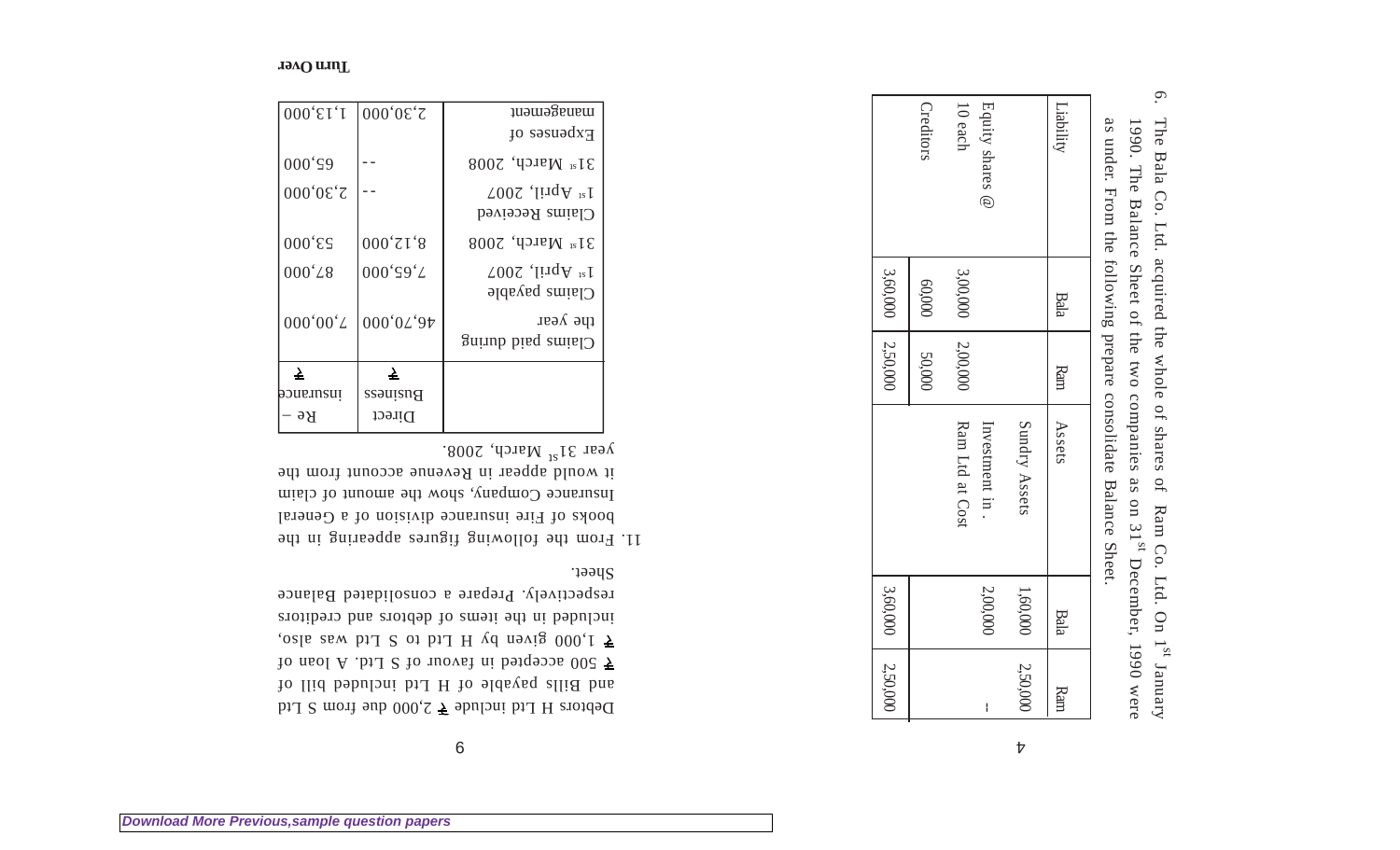And the Doubtful debts are  $\bar{\tau}$  6,000 which are estimated to realise  $\overline{5}$  3,000 and the Bank OD is secured by the deposit of title deeds of leasehold properties. Preferential Creditors are  $\overline{\tau}$ 1,500. Telephone Sent outstanding  $\overline{\tau}$ 120.

10. The following are the Balance Sheets of H Ltd and its subsidiary S Ltd as on 31.12.2006.

| Liabilities  | H      | S      | Assets          | H      | S      |
|--------------|--------|--------|-----------------|--------|--------|
| <b>Share</b> |        |        | <b>Building</b> | 4,000  |        |
| Capital      | 10,000 | 8,000  | Plant           | 1,000  | 6,000  |
| Reserves     | 4,000  | 3,000  | <b>Stock</b>    | 4,000  | 6,000  |
| <b>Bills</b> |        |        | Shares in S     | 6,000  |        |
| payable      | 2,000  | 1,000  | Debtors         | 5,000  | 3,000  |
| Creditors    | 5,000  | 4,000  | <b>Bills</b>    |        |        |
|              |        |        | Receivable      | 3,000  | 2,000  |
| P & L a/c    | 4,000  | 2,000  |                 |        |        |
|              |        |        | Cash            | 2,000  | 1,000  |
|              | 25,000 | 18,000 |                 | 25,000 | 18,000 |

#### Balance Sheet

7. The following particulars are of S Co Ltd. Its assets realized an amount of  $\overline{z}$  3,50,000 excluding the amount realized by the sale of securities held by the secured creditors. The following was the position.

| Share Capital 20,000 shares                         |          |
|-----------------------------------------------------|----------|
| of $\overline{\mathbf{z}}$ 10 each                  | 2,00,000 |
| Fully secured creditors                             | 40,000   |
| (secured realized $\overline{\tau}$ 50,000)         |          |
| Preferential Creditors                              | 19,000   |
| Debentures having floating<br>charges on the assets |          |
| of the company                                      | 2,50,000 |
| <b>Unsecured Creditors</b>                          | 1,00,000 |
| Liquidation expenses                                | 6,000    |
| Liquidators remuneration                            | 9,500    |

Prepare Liquidator's, final statement of accounts.

8. From the following particulars, calculate the amount of claim to be debited in the Revenue account. Also, give formal entries and Claims account for the same.